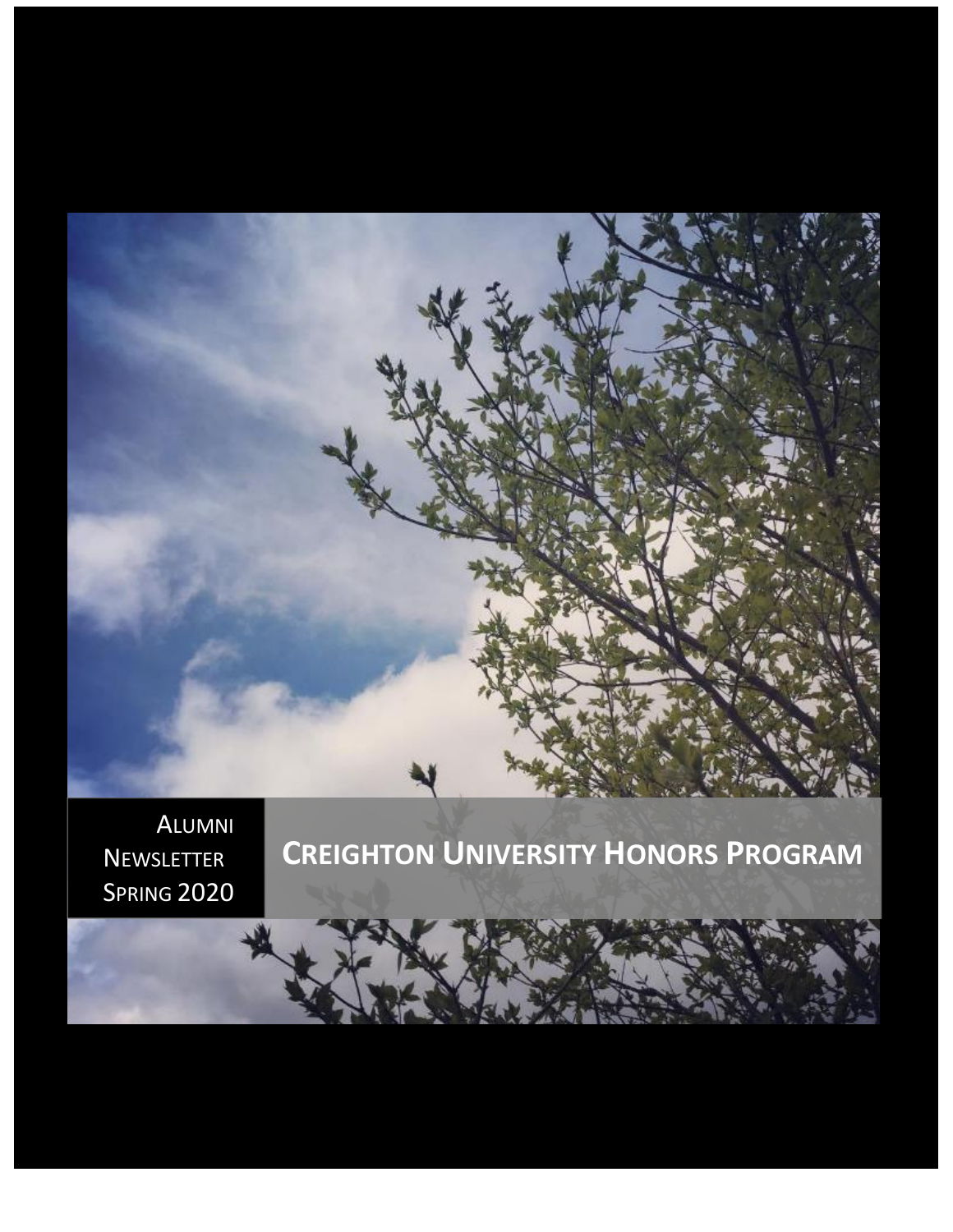# **Creighton University Honors Program** Spring 2020 Alumni Newsletter

#### **Inside This Issue**

- **2** Letter from the Director - Dr. Hause
- **3** The First Virtual Honors Day - Dr. Haas
- **4 A President Farewell – Mark May**
- **5 Spotlight – Ayushi Kaul – Regan Lavallee**
- **6 Program National Spotlight – Charlotte Higgins**
- $\overline{7}$ **Postdoctoral Fellow - Brian Martens**
- 8 A new president's prospective - Lindsey Theut
- $9<sup>°</sup>$ **The Honor Roll – Alumni Notes**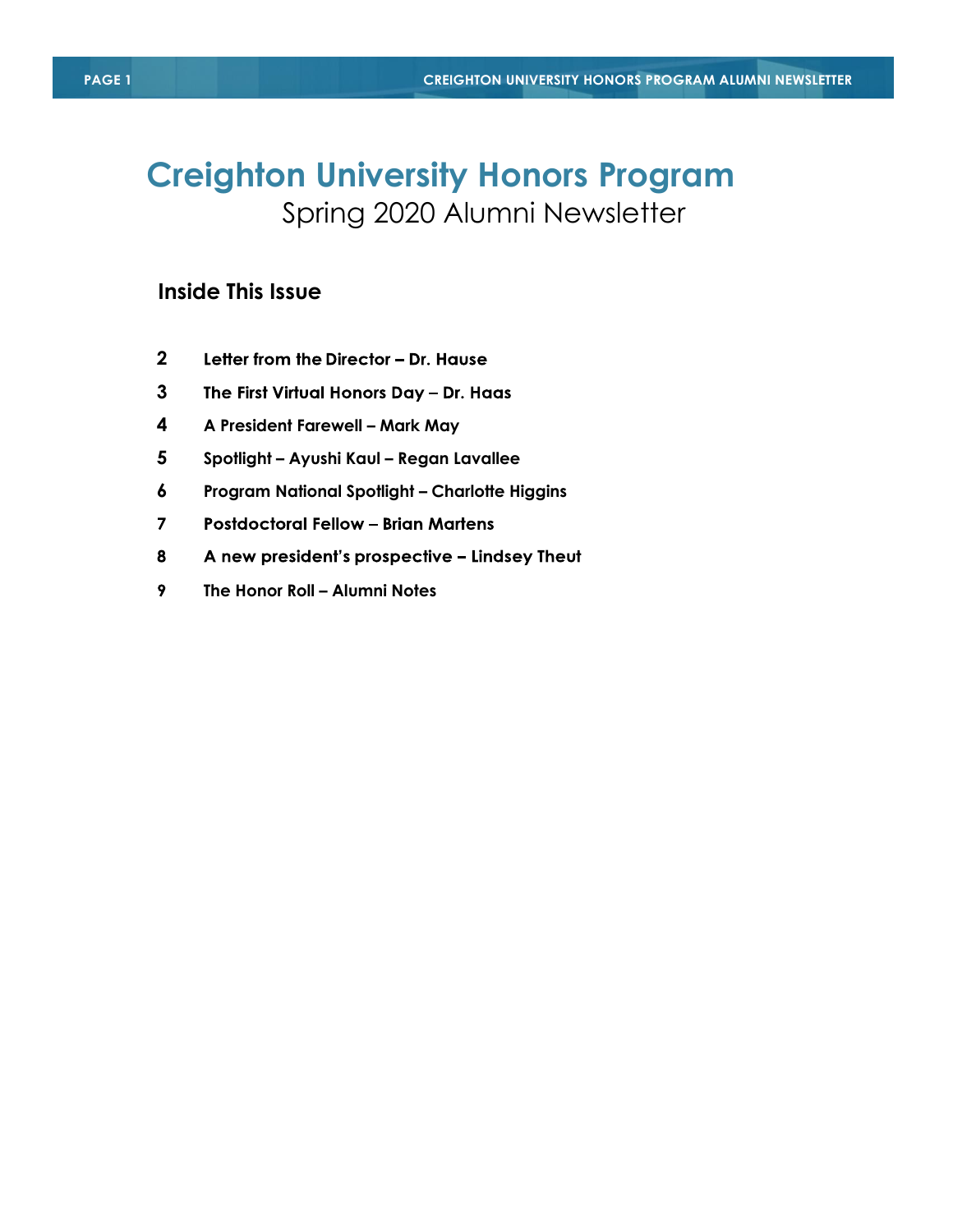## **Letter from the Director**

Dr. Jeffrey Hause, Program Director

#### Great Alumni of Honor,

The 2019-20 academic year has been a year of both excitement and challenges. We sponsored a number of community-building activities, starting with a welcome breakfast for the new Honors freshmen. It's the last event their parents will take part in before leaving them in our care, and we want them to leave in an upbeat mood. We were therefore thrilled to have alumna Samantha Stoupa offer some inspiring remarks at the event. Of course, we also had our annual freshman retreat and 60-second lectures—this year on "This, That, and *The Other*."

This year, we sponsored a few more unusual events. Fr. James Pribek, in association with his SAM on Prairie Literature, organized a trip to Dwight, Nebraska, so that students could visit former U.S. Poet Laureate Ted Kooser. They met with Ted—yes, he insisted they call him "Ted"—at his studio, and then they shared a Bohemian lunch with him at Cy's Café. We also cosponsored a Homerathon—a marathon reading of Homer's *Odyssey*—together with Eta Sigma Phi, the classics honor society. Molly Carrig, our Vice President of Operations, just happened to be President of ESP, and so we joined forces. We even got one of our star basketball player, Mitch Ballock, to inaugurate the event (drawing a crowd of listeners at the Visit to Ted Kooser's studio. Photo unholy hour of 8:00 am). courtesy of Fr. Don Doll, S.J.



The Honors values of community and personal interaction challenged us when we were forced to switch to distance learning at spring break. We had to cancel some of our events, including Quiz Bowl and the Consider! talks, which three of our alumni (Erin Triplet, Sofia Paz, and Lindsay Durand) had worked so hard to prepare. We also had to cancel our participation in the AJCU Honors Conference, scheduled at Loyola Marymount, where we were looking forward to connecting with alumna Jordan Freitas (Kellerstrass), now an Assistant Professor of Computer Science at LMU.

However, as you know, we were able to move Honors Day online. Thanks to Dr. Eric Haas, it was a great success. Not only did students present an amazing array of research projects of high quality, but our "foot traffic" exceeded any of our expectations. We will move our year-end convocation online as well so that we can honor our graduates individually. However, if you have been following us on social media, you'll see that Ayushi Kaul, who is a social media genius, has been offering celebratory posts of our seniors at regular intervals.

I am deeply blessed to be able to work with our students under normal circumstances. I feel blessed many times over to be able to work with students who, in times of challenge, rise to the occasion and keep the Honors community strong.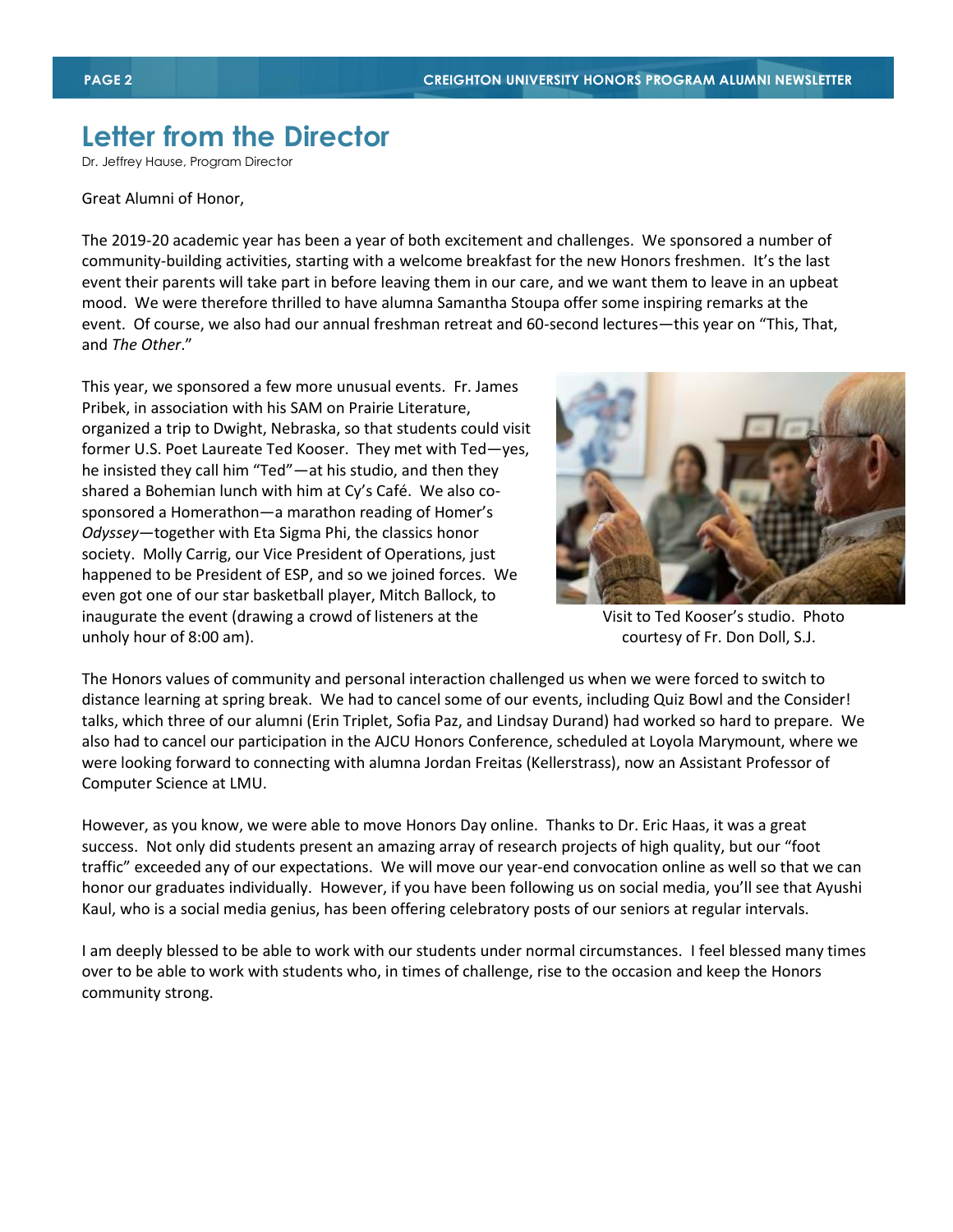### **The First Virtual Honors Day Program**

Eric J Haas, Ph.D., Interim Associate Director, Honors Program

Due to the unusual circumstances under which we are living now, Honors Day 2020 was held "virtually" for the first time in program history. Rather than printing posters and pinning them to boards, students made electronic posters that were displayed in a special group on Blueline. Thirty-five posters were presented along with nine oral presentations. Special video welcomes were also provided by Dr. Bridget Keegan, Dean of the College of Arts & Sciences; Dr. Thomas Murray, Provost of Creighton University; and Father Daniel Hendrickson, President of Creighton University.

As always, a wide range of subjects were covered by the presentations this year. Viewers could learn about the effects of sports betting on state and local tax revenues in Iowa, the role of Amazon in shaping modern labor rights, or discover a Biblical foundation for food security. One of the hallmarks that sets the Creighton Honors Program apart is the interdisciplinary focus that is encouraged and was visible in many projects this year. The project about Amazon and labor rights mentioned previously was conducted by a Sustainable Energy Science major. An English major presented the results of a study of bacteria levels in filtered and unfiltered water in the Dominican Republic, a place where acquiring potable water is still problematic. Meanwhile, a student majoring in Biochemistry and Spanish is investigating fungal riboswitches, a type of self-regulating RNA, as a potential new antifungal or antibiotic. These projects showcase the breadth and depth of knowledge of our Honors Students.

One of the most important aspects of Honors Day is the opportunity for students to interact with each other to comment and ask questions about research being presented. Without that face-to-face interaction, Honors Day wouldn't have been the same. In an effort to encourage interactions, students who did not present were required to post either a comment or a question to discussion boards for three different research presentations.

If statistics are an indicator, then this experiment in online hosting was a success. More than three hundred people participated in Virtual Honors Day. This was a mix of students, faculty, and alumni. There were more than 12,000 total views for the pages associated with the projects and over 750 questions or comments about the projects.

A surprise benefit of going online was the opportunity for Honors Program alumni who couldn't travel to Omaha to participate in the virtual program. It was such a sufficiently useful benefit that Dr. Hause, the Honors Program Director, has decided to continue posting at least a few projects online in future years to increase interactions between the program and alumni.

Special thanks go to Honors Program Coordinator Jolene Buckingham. All the Blueline pages on which student research was presented were created by her directly or under her supervision. She also constructed the discussion pages for each research project.

We all look forward to returning to a more traditional Honors Day program next year.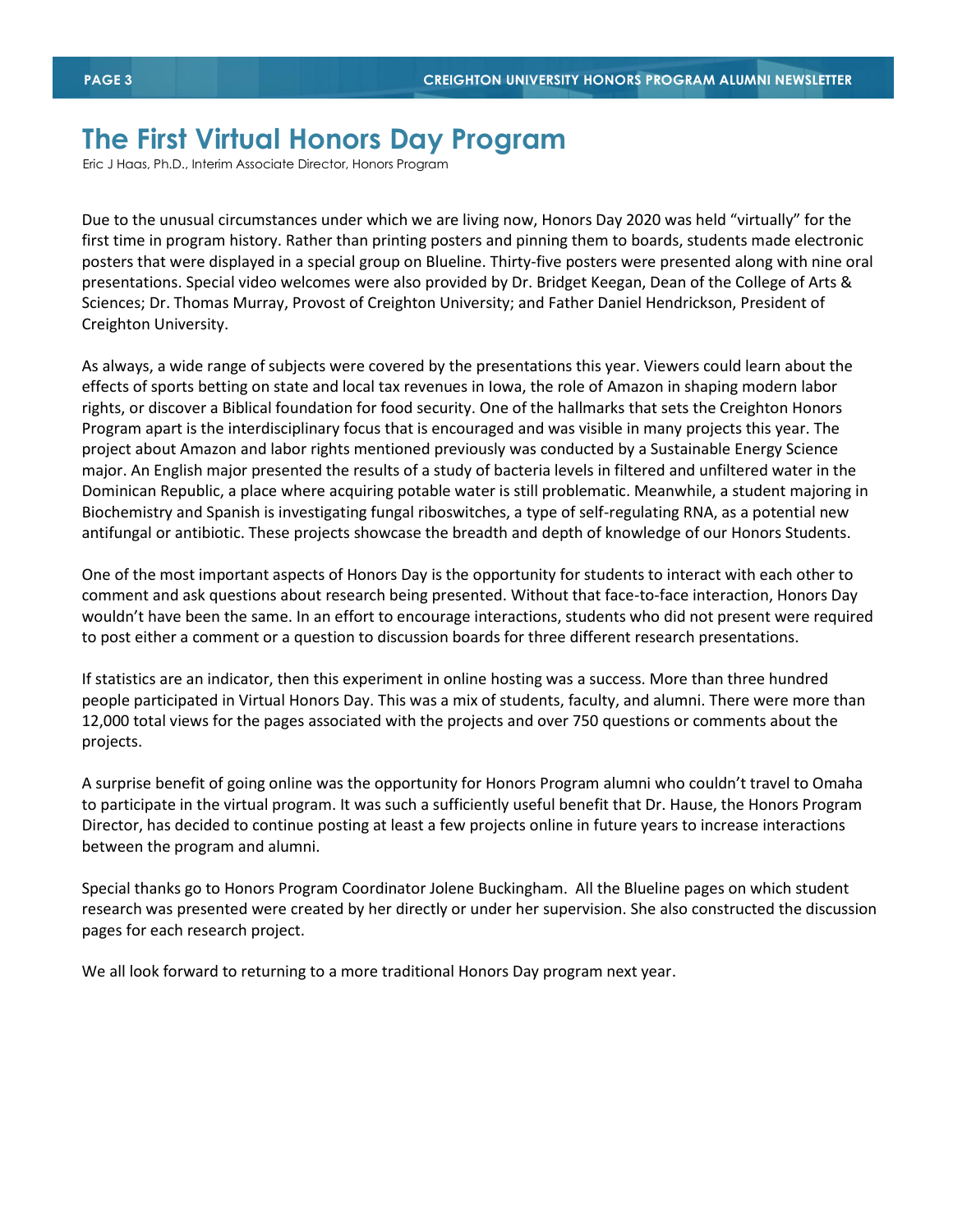### **A President Farewell**

Mark May, Student Advisory Board President 2019-20

#### Hello All!

My name is Mark May, I've had the privilege of serving as the President of the Honors Program Student Advisory Board for the 2019-20 academic year. What a year it has been! We began and ended with upheaval. To start the year, Dr. Erin Averett, capable second-in-command among Honors faculty, departed for a yearlong sabbatical, and Dr. Eric Haas of the Department of Chemistry was called upon to serve in her absence. Our three-year veteran Post-Doctoral Fellow, Dr. Dana Robinson, also departed at the end of last year. In her place, the program hired two new fellows, Drs. Brian Martens and Tricia Ross. Both Swanson 9 Resident Advisors of the 2018-19 year were seniors, so this year saw two new leaders of the Honors Floor. With so many changes in leadership, this was an important year for the program. I doubt I have to remind you of the upheaval that ended the year. In the midst of all this change, this year in the Honors Program has been defined by trials and triumphs.

The Honors Program faced many trials this year but has risen to each challenge with aplomb. For example, to help our new Post-Doctoral Fellows feel welcomed into the Honors community, we continued to hold monthly events hosted by the fellows, patterned after the "Dig in with Dana" events that were a staple of Dr. Robinson's tenure. Two that I particularly enjoyed were our annual gingerbread house-making event near the end of the fall semester, and the coffee and karaoke party on Swanson 9 we held just before Spring Break. Our greatest challenge has been keeping the Honors community going during the era of social distancing. With Honors students spread across the country, we have been forced to move key programs online and simply cancel others. Quiz Bowl and the Consideration Initiative were both cancelled. Meanwhile, Dr. Haas and Jolene Buckingham combined forces with the IT offices to move Honors Day completely online. We also welcomed a new crop of current Creighton freshmen to the program as sophomore admits, and Dr. Hause and I welcomed them and briefed them on the Program's values using Zoom.

Despite the many trials we have faced this year, this has also been a year of unparalleled triumph for the Creighton Honors Program. Our national standing has increased considerably this year, thanks to two of our outstanding seniors. Olivia Fuson served as one of this year's four student leaders of the National Collegiate Honors Council. That same Council selected Molly Carrig (also the Vice President of Operations on this year's Honors Board) as its National Student of the Year. Another outstanding senior, Ayushi Kaul, helped bring our social media to previously unseen heights, helping the wider world stay up to date on the exploits of our program and helping to spotlight all the wonderful things our program did this year.

Through everything, the strength of the Honors Program remains its community. Though the members of that community changed quite a lot this year, and though it was tested by the pandemic, the Honors community remains resolute. I will forever appreciate the effect that spending four years amongst a driven, motivated group of learners had on my college career. It has been my privilege to help lead this program this year.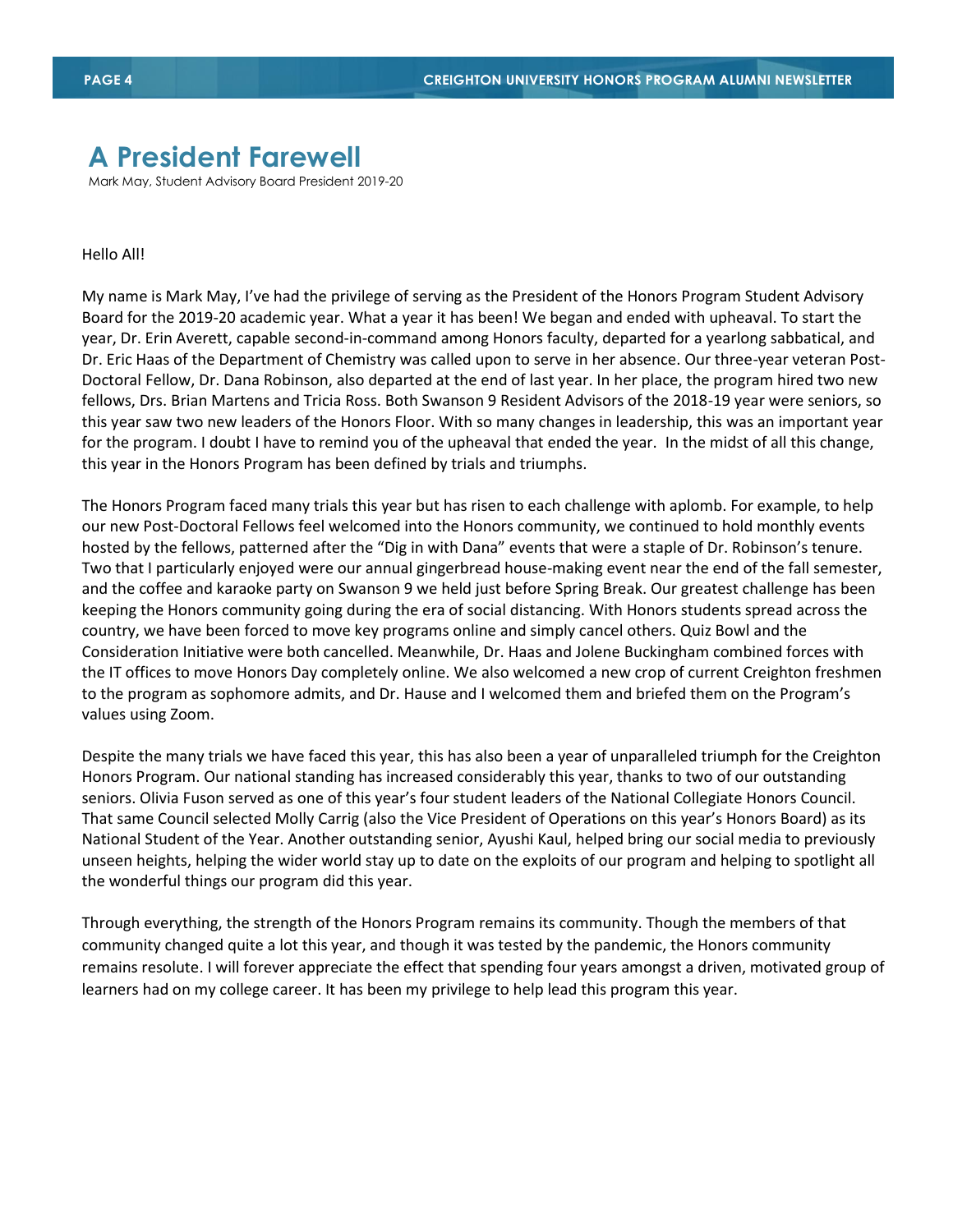## **Spotlight – Ayushi Kaul**

Regan Lavallee, Honors Program Class of 2022

Ayushi Kaul Hometown: Fort Collins, Colorado Major: Neuroscience Minor: Medical Anthropology

Ayushi Kaul served as the Vice President of Public Relations for the 2019-2020 school year. As VP of Public Relations on the student Honors Board, it was Kaul's responsibility to run the social media accounts for the Honors Program. While incorporating traditions from the past, Kaul also sought to make changes that would enhance the presence of the Honors community on the program's Facebook, Instagram, and Twitter accounts.

Kaul's goal was to reveal features of the Honors community not as well-known to individuals both within and outside the community. Kaul shared, "I wanted people to realize that while we are an academic community, we also have such a diverse group of students that are passionate about so many [extracurricular] things that are equally as important [as academic] achievements." This motivated Kaul to find creative ways to recognize the various accomplishments of students.

This recognition extended beyond the current student members of the Honors community. Kaul sought to feature current faculty who continue to make a difference in the program by sharing their passions with students. Additionally, Kaul wanted to highlight various alumni who continue to dedicate their time and service in their fields of interest. Kaul was able to reveal a common connection; the Honors community is full of individuals with lots of passion and talent. This led Kaul to create spotlights to feature various community members.

In order to showcase and commend the many talents found within the community, Kaul incorporated spotlights throughout the year on the program's Facebook, Instagram, and Twitter pages: "I tried to focus on students, faculty, and alumni that are doing unique things they are passionate about." Showcasing these passions allowed for community engagement from individuals both inside and outside the Honors Program.

Aside from celebrating the Honors community, Kaul also wanted to engage individuals on social media, "I included tips [for how to] destress during finals or dead week," Kaul shared, "[I also made] posts where people can praise their friends." These digital interactions allowed the community to support one another in a new way.

Kaul also incorporated posts that drew attention to events happening in the world, "I wanted to increase our engagement in the world outside of just Creighton," Kaul posted information about social justice issues and celebrated national holidays such as Black History Month.

The result was an increase in student engagement. Kaul noticed growth in the amount of comments and likes on posts from when she first began running the account. She also received requests from current students to post interactive graphics on the social media accounts.

As her term comes to close, Kaul reflects on her accomplishments as VP of Public Relations, "My favorite part about running the accounts was the ability to make voices heard that might sometimes get lost in the crowd!" Kaul elaborated, "We have a huge community from faculty to students to alumni, it has been great to creatively engage with all of them."

To see Kaul's latest recognition efforts, please visit the Honors Program's Instagram account @creightonhonors as we celebrate our graduating seniors.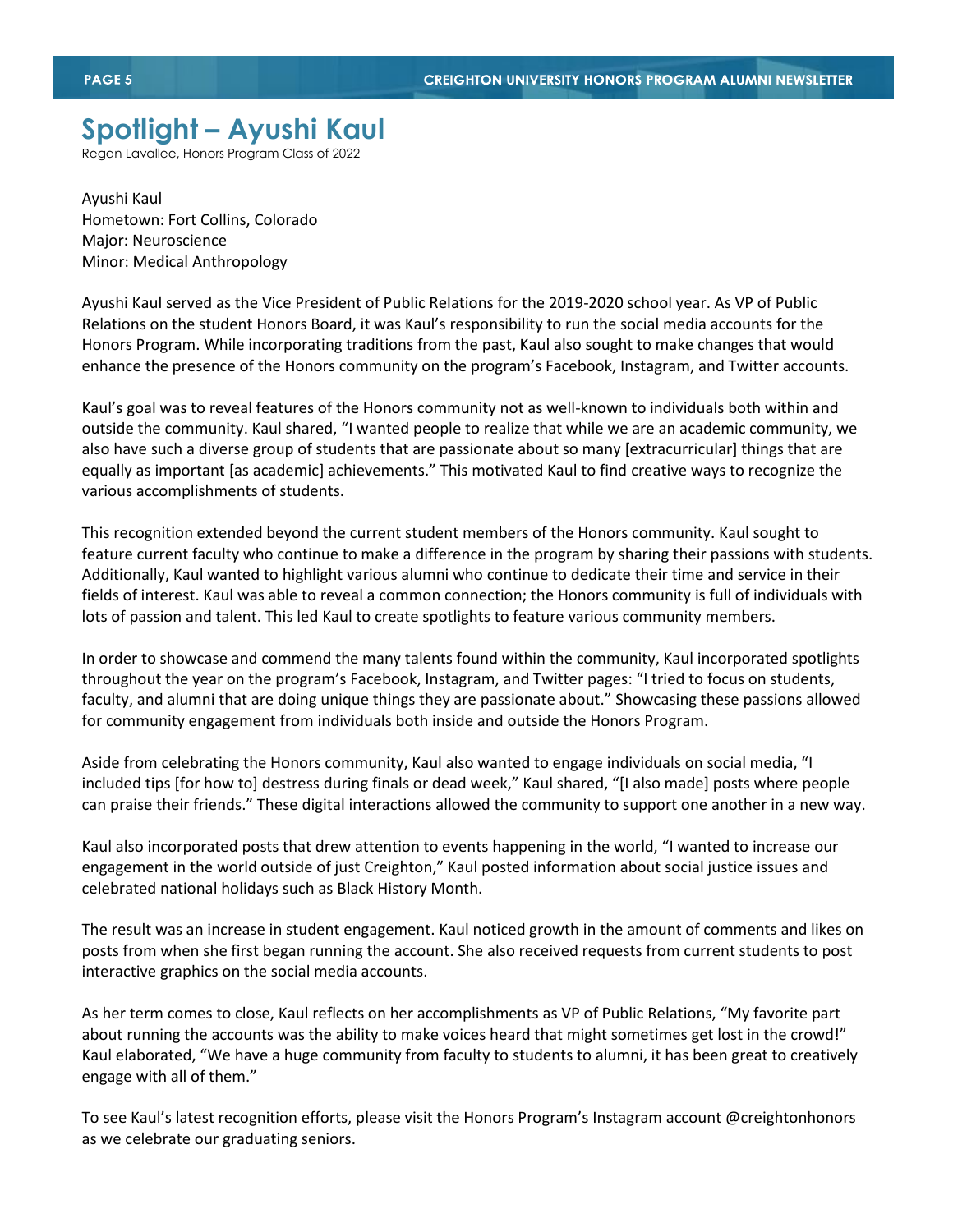## **Creighton Honors Program National Profile**

Charlotte Higgins, Honors Program Class of 2021

While this year has had its ups and downs and we are living in uncertain times, the Creighton Honors Program has still had some great achievements that should be recognized, several on the national scale. One incredible student achievement came from senior Molly Carrig. Molly, who was the Vice President of Operations for Honors Board this year, was named Honors Student of the Year by the National Collegiate Honors Council. The NCHC is an institution made up of about 900 colleges and universities -- so this is a huge honor and achievement. Furthermore, honors senior Olivia Fuson held a position on the NCHC Board of Directors. Olivia was one of just four students who has a position in the national leadership of the council.

Several of our graduating students will be heading to prestigious universities and programs including Harvard Dental School, Loyola University Chicago, and University of Minnesota Law School. We've also had ten honors students inducted into the Phi Beta Kappa society this year. Phi Beta Kappa is the nation's oldest and most prestigious honor society!

While we continue to adjust and find new ways to live in these trying times, the Creighton Honors Program has continued to be the amazing program it is and has been proving its worth on the national scale!



#### Molly Carrig – Natl Honors Student of year award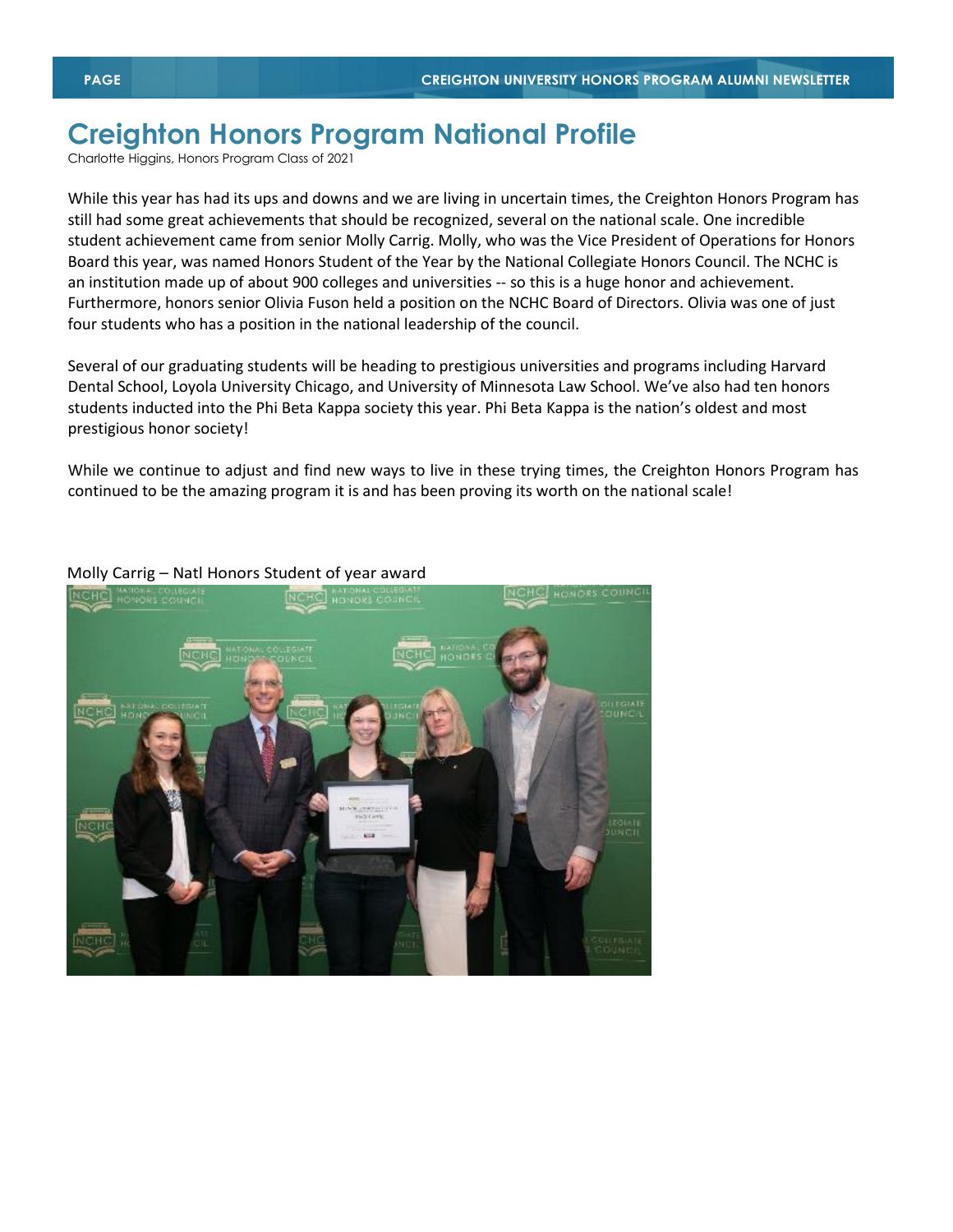### **Postdoctoral Fellow Greeting**

Brian Martens, Honors Program Postdoctoral Fellow, Alumni

#### Hello, fellow alumni!

I returned to Creighton this year to teach for Honors. I offered the first two courses in the introductory sequence, HRS 100 and 101, and two SAMs: a course on the adoption of the Egyptian gods into the Greco-Roman pantheon, and a diachronic course on the history and culture of Athens. I will return in the autumn to teach HRS 100 again, and a SAM on portraiture and the self-image in ancient and European art that will be taught on site at the Joslyn Art Museum. While this is a temporary post for me, I am grateful to be back at Creighton, where I can give back to a program that played such a formative role in my education and search for a vocation.

The coronavirus pandemic required us to migrate our courses online in the middle of spring term. This was challenging, and there were certainly ups and downs, but all in all, Honors students are resilient! Our online discussion forums were filled with thoughtful and engaging discussions, and optional Zoom sessions allowed us to maintain a sense of community even when several time zones removed. We found the opportunity to incorporate digital technologies, including final projects recorded as podcasts that ranged from a Jake Tapper-style interview with the prosecution and defense of the Byzantine emperor Justinian, to an analysis of the monuments of Athens as reconstructed in "Assassin's Creed Odyssey," to a formal critique of hidden Christian icons at the Monastery of St. Catherine's in the Sinai, Egypt. On all accounts, Honors students continue to be creative and focused young minds!

Best wishes and good health to you this summer.

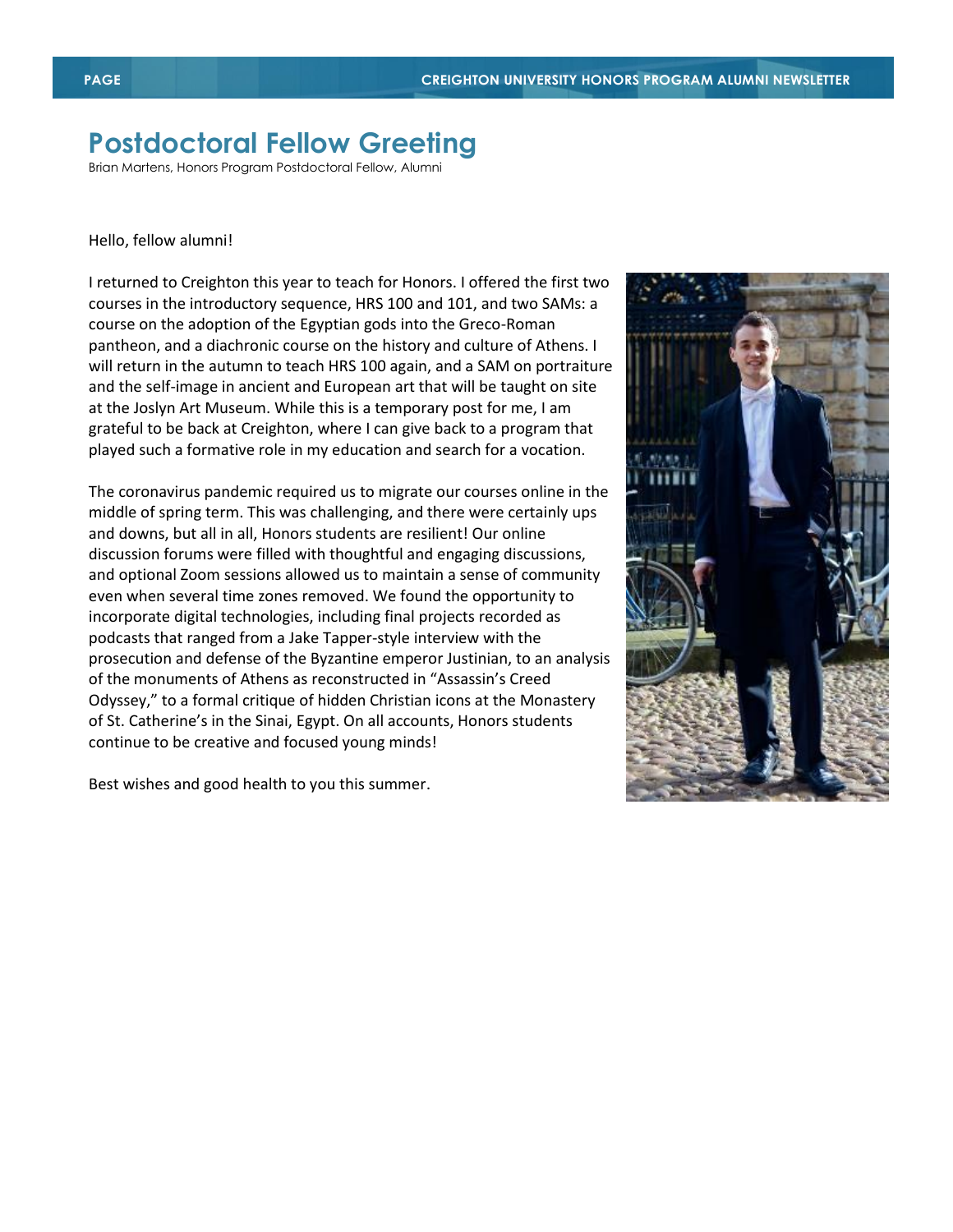#### **A new president's prospective**

Lindsey Theut, Honors Program Student Advisory Board incoming president

#### Hello all!

My name is Lindsey Theut and I am the incoming Honors Program Student Advisory Board President for the 2020- 2021 school year! I am so excited to take on this role to give back a little to a community that has given me so much. A little bit about me: I am a rising senior studying Neuroscience and Biology from Phoenix, Arizona, and I hope to pursue medical school following graduation.

The Honors Program has really shaped my experience at Creighton, and I am so grateful to have found such a sense of support from my peers and faculty. A quote that has resonated with me a lot during my time in the Program has been one by Lilla Watson: "If you have come here to help me you are wasting your time, but if you have come because your liberation is bound up with mine, then let us work together." I have been able to meet so many individuals who have accompanied me as equals through my time at Creighton and built me up in my failures. Moreover, we have been able to work towards common goals, together.

I have continued to feel this support during these last couple of months as we have transitioned to online coursework. My classmates have organized zoom calls, and my professors have been a constant resource. I still feel so connected to Creighton and the Honors Program in all of this, even as I miss walking and talking on the mall in between classes. It has given me a little idea of what it will be like after graduation, and it makes me happy to know the relationships that have formed will extend beyond Omaha.

I am so excited for and proud of our graduating seniors. They have certainly left big shoes to fill, in the best possible way. Selfishly, of course, I wish they could stay in Omaha, so I could see them for just a few more months, but I really cannot wait to see what is in store for them in the future. I am certainly thrilled for the incoming freshman class of 2024 to be able to experience living on Swanson 9 with next year's Resident Advisors: Evan Williams and Jaylin Tuman. It is sure to be a brilliant class of committed individuals, and I am anxious to be able to learn from them.

In the coming year, I am most looking forward to the conversations I get to have with members of the Program each day. Whether it be a short conversation in passing or listening to someone's interpretation of a text in class, I always come away with fresh, new ideas that I had not considered. It is in these conversations that novel concepts are discussed and growth is fostered, which ultimately further enriches the Program of which I am so proud to be a part.

I hope you all are staying safe and healthy. I feel humbled to be addressing a community of people that has left such a lasting legacy. Thank you for helping to make the Program what it is today, and for continuing to be such exceptional examples of commitment to lifelong learning.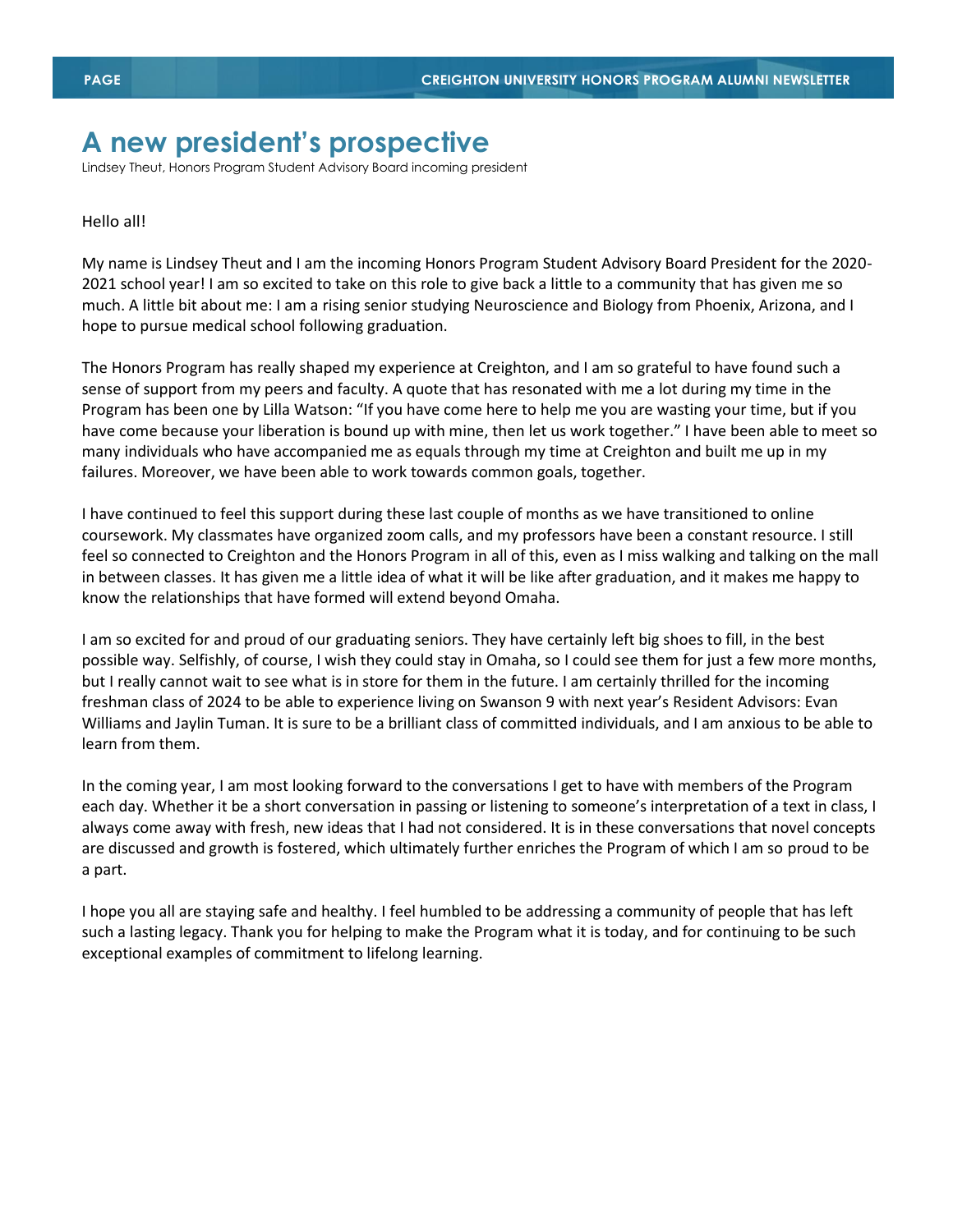### **The Honor Roll – Alumni Notes**

**Simone Hussussian ('17)** has completed her Juris Doctor from the University of Pennsylvania Law School, and her Master's in Bioethics from the University of Pennsylvania Perelman School of Medicine.

**Ashley Weed ('17)** earned her M.A. in Classics last spring from the University of Illinois at Urbana-Champagne and will be staying to finish her Ph.D. in Classical Philology (tentatively with a minor in museum studies.

**Drew Weiner ('17)** earned his M.S. in Psychological Science from the University of Illinois at Urbana-Champagne last spring and is also staying to finish his Ph.D. in Social Psychology with a minor in Quantitative Psychology.

**Nicholaus Johnson ('16)** graduated last May from the Yale School of Public Health with his Masters in Public Health. Hi[s thesis](https://journals.lww.com/stdjournal/2020/04000/A_Multiregion_Analysis_of_Shale_Drilling_Activity.9.aspxFullText) evaluated the association between shale drilling activity and sexually transmitted infections in the U.S. He is currently an associate researcher in the Environmental Health Sciences Department at the school, assessing the association between hydraulic fracturing activity and various health outcomes in Pennsylvania and Ohio, including childhood cancers and adverse birth outcomes.

**Molly Krebs ('16)** graduated from Villanova Charles Widger School of Law with her Juris Doctor and Master of Public Administration. At graduation, she received the Herman Mitchell Schwartz Award, which is awarded to a graduating law student who, in the opinion of the faculty, has contributed the most to the achievement of equality of opportunity and treatment for women in the Law School, in the legal profession, and society at large. Having passed the Illinois Bar exam, she has begun her dream job in her hometown of Chicago as an Assistant State's Attorney for Cook County. She recently received the Detta and Joseph Tate Loan Repayment Assistance Program from Villanova's Public Interest Program, which is awarded to a recent Villanova Law graduate who demonstrates an unwavering commitment to public interest law.

**Dominic Dongilli ('15)**, a PhD student in American Studies and Gender, Women & Sexuality studies at the University of Iowa, received the [Graduate Research Appointment](https://urldefense.com/v3/__https:/obermann.uiowa.edu/news/meet-dominic-dongilli-hpgs-new-graduate-research-assistant__;!!MuWMPV1_1eXDnA!jLnqgbyUzzbXMAOHSiJuVWXbTvzr6gzBYODXfi4mxSt9X4XufucQLwO5DCxHHnAg-_LuwqRR$) for Iowa's [Humanities for the Public Good](https://urldefense.com/v3/__https:/uihumanitiesforthepublicgood.com/about-2/__;!!MuWMPV1_1eXDnA!jLnqgbyUzzbXMAOHSiJuVWXbTvzr6gzBYODXfi4mxSt9X4XufucQLwO5DCxHHnAg-_WUHYuA$) grant.

On April 23<sup>rd</sup>, Damian Daszynski ('14) defended his Ph.D. thesis ("Ocular, Neural, and Cellular Biodistribution of Multifunctional Antioxidants") in the Department of Pharmaceutical Sciences in the College of Pharmacy at the University of Nebraska Medical Center. He is currently in the process of re-locating to the San Francisco Bay Area with the goal of joining a venture capital firm.

Having defended his dissertation at Texas A&M in May 2019, **Jared Ruchensky ('14)** is nearing completion of his predoctoral internship at Harvard Medical School/Massachusetts General Hospital. He is on track to the Clinical Psychology Ph.D. program this August.

**Brianna Byllesby ('13)** received her master's and Ph.D. in Psychology from the University of Ohio, Toledo, having focused on PTSD. After graduation, Bri put her expertise to use in the VA hospital system, where during the pandemic she continues to offer support and treatment to her veteran patients. She has recently accepted a teaching and research position at Western Carolina University.

**Shweta Goswami ('13)** is working as a third year neurology resident physician at University of Kansas Medical Center. She has been in the front lines taking care of patients suffering from neurological diseases. In December of last year, she gave birth to future Honors student Liam Amar Doher!

**Timothy Foster ('12)**, Assistant Professor of Spanish, has been appointed Associate Director of the Center for the Study of the American West at West Texas A&M University.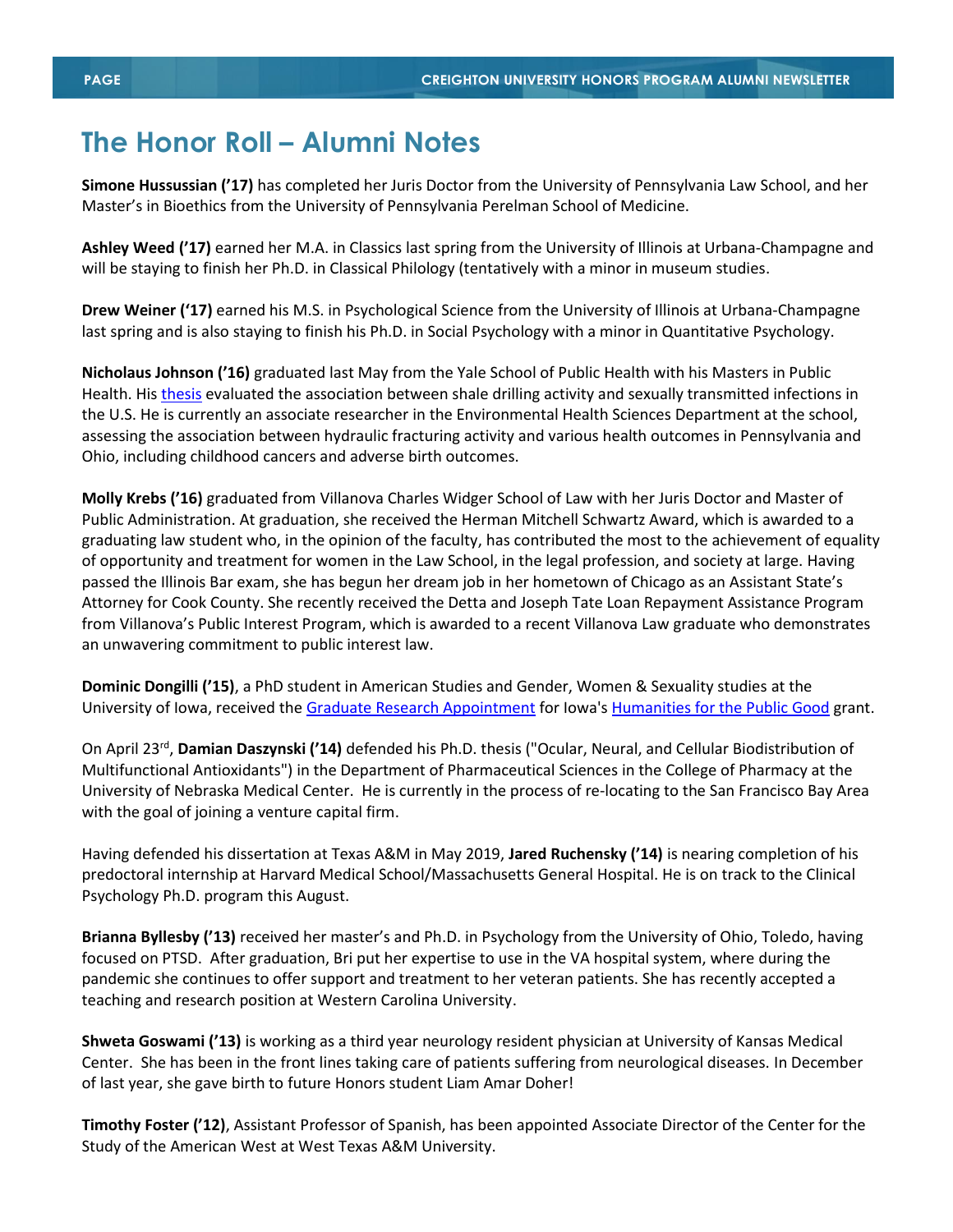#### **Alumni and COVID-19**

Rising 4th year medical student **Emma Schaffer ('17)**, forced into virtual rotations at the University of Minnesota Medical School, joined a course called "Covid-19 Innovation Lab." She started a project called Gopher Grocery Assistance Program (GGAP), which recruits volunteers to create "how to" flyers teaching seniors how to order groceries online. They will also be providing over-the-phone help to seniors who are struggling with ordering groceries online. These flyers and this service will soon be available on a webpage so seniors anywhere in the state and country can access easy-to-use directions to use these services.

For the past several months, **Augusta Herman ('15)** has been deployed to the COVID-19 pandemic response in her role as a Communications Specialist with Public Health - Seattle & King County. The team she serves with ensures the development of timely, accurate, and effective messaging for the public that both answers their questions and promotes behavior change in the form of social distancing and staying home. They've developed key messages and scripts for their call center and email inbox, guidance documents for schools and small businesses, and posters for grocery stores and long-term care facilities. Despite the hectic few months, Augusta is very proud of the team she works with and the content they have produced throughout this response.



You can view some of the work Augusta's team has produced by visiting [kingcounty.gov/covid,](https://urldefense.com/v3/__http:/kingcounty.gov/covid__;!!MuWMPV1_1eXDnA!kWnh8xiSe2WkBfRxCJKenU13ndHwlVRJPmtjTb0BhNcLWpi-s_4i33InfPvWHm_BpxkJgtbU$) [Facebook,](https://urldefense.com/v3/__https:/www.facebook.com/KCPubHealth/__;!!MuWMPV1_1eXDnA!kWnh8xiSe2WkBfRxCJKenU13ndHwlVRJPmtjTb0BhNcLWpi-s_4i33InfPvWHm_Bp2P5pPR0$) and th[e Public Health Insider blog.](https://urldefense.com/v3/__https:/publichealthinsider.com/__;!!MuWMPV1_1eXDnA!kWnh8xiSe2WkBfRxCJKenU13ndHwlVRJPmtjTb0BhNcLWpi-s_4i33InfPvWHm_Bp-W8gVLp$)

After earning his M.D. fro the University of Nebraska Medical Center in 2017, **Ryan Hafner ('13)** was elected chief resident of the Physical Medicine & Rehabilitation residency for 2020-21 at Temple University Hospital in Philadelphia, PA. They are currently treating COVID patients.

In January, **Cameron Kieffer ('13)** began a position as an American Association for the Advancement of Science (AAAS) Science and Technology Policy Fellow (STPF) at the Department of State. Working as a Science Advisor within the Office of Knowledge Management of the Bureau of International Narcotics and Law Enforcement affairs, Cameron focuses on drug demand reduction and supply reduction, including combating the opioid crisis. Recently, he has been tracking the effects of COVID-19 on individuals with substance use disorders and its effects on illicit drug supply chains.

Having completed her M.D./Ph.D. at the University of Michigan, **Nadia Sebastian Kettinger ('09)** has stayed on at the University of Michigan, where she is a senior resident in Internal Medicine. Nadia writes:



As an internal medicine resident physician at the University of Michigan, my co-residents and I have been faced with many challenges as healthcare changes in this COVID era. We are one of the groups primarily caring for COVID-infected patients in the hospital wards and intensive care units here. I certainly have fears for my own safety and that of my family including my toddler son and older parents, similar fears I have heard from fellow physicians and other hospital staff. I am inspired though to see our nurses, techs, and environmental service staff who often take on more risk than me to serve all our patients during this time - their selflessness gives me hope that we will get through this time.

That toddler son, by the way, is Sebastian Lee Kettinger, born in July 2018.